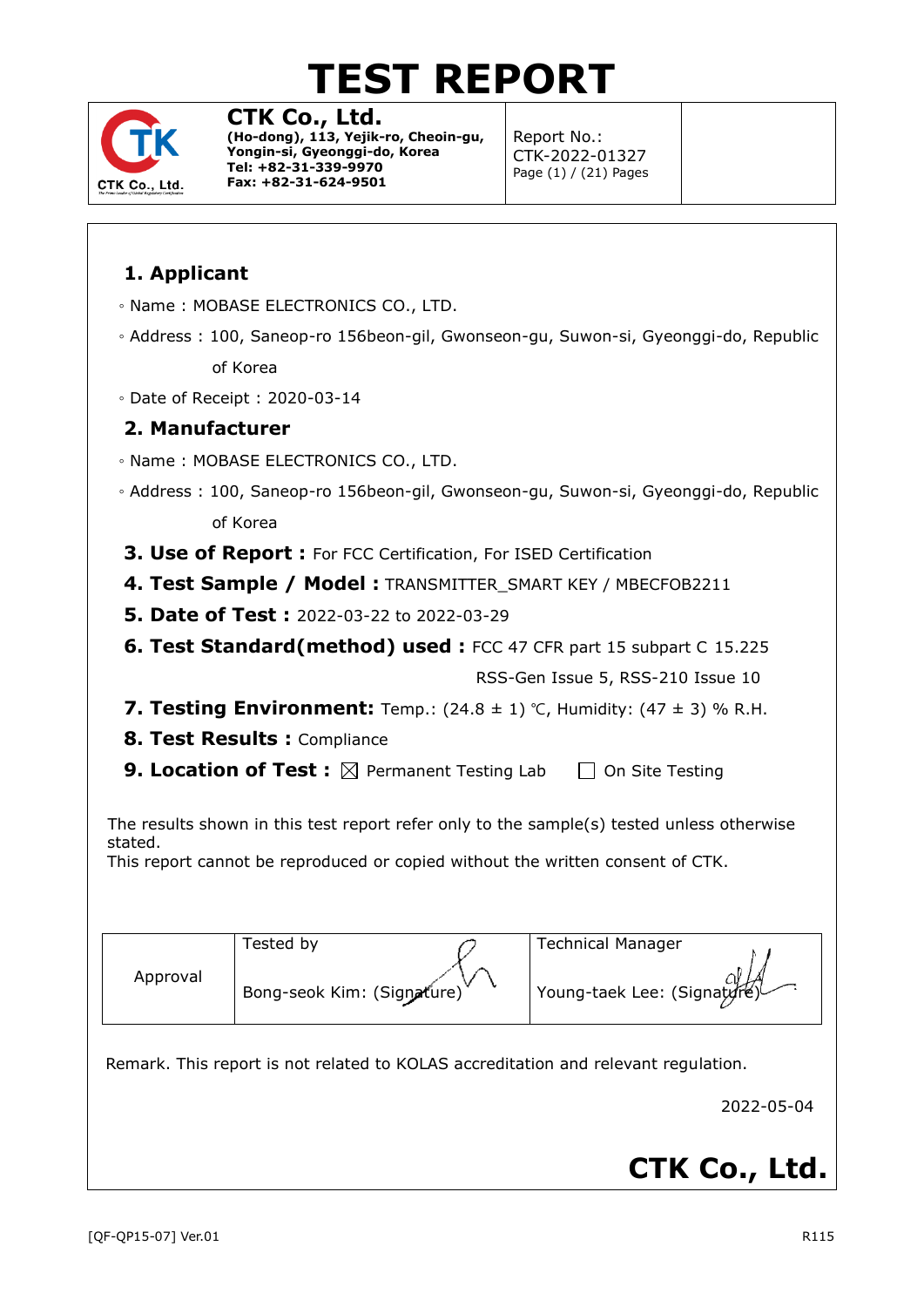

### **REPORT REVISION HISTORY**

| Date     | <b>Revision</b>                                                      | Page No       |
|----------|----------------------------------------------------------------------|---------------|
| — 104⊸د∪ | $\sim$ $\sim$ $\sim$ $\sim$<br>$\sim$ $\sim$<br>′י<br>ssued<br>, , , | $\sim$<br>all |
|          |                                                                      |               |

*This report shall not be reproduced except in full, without the written approval of CTK Co., Ltd. This document may be altered or revised by CTK Co., Ltd. personnel only, and shall be noted in the revision section of the document. Any alteration of this document not carried out by CTK Co., Ltd. will constitute fraud and shall nullify the document.*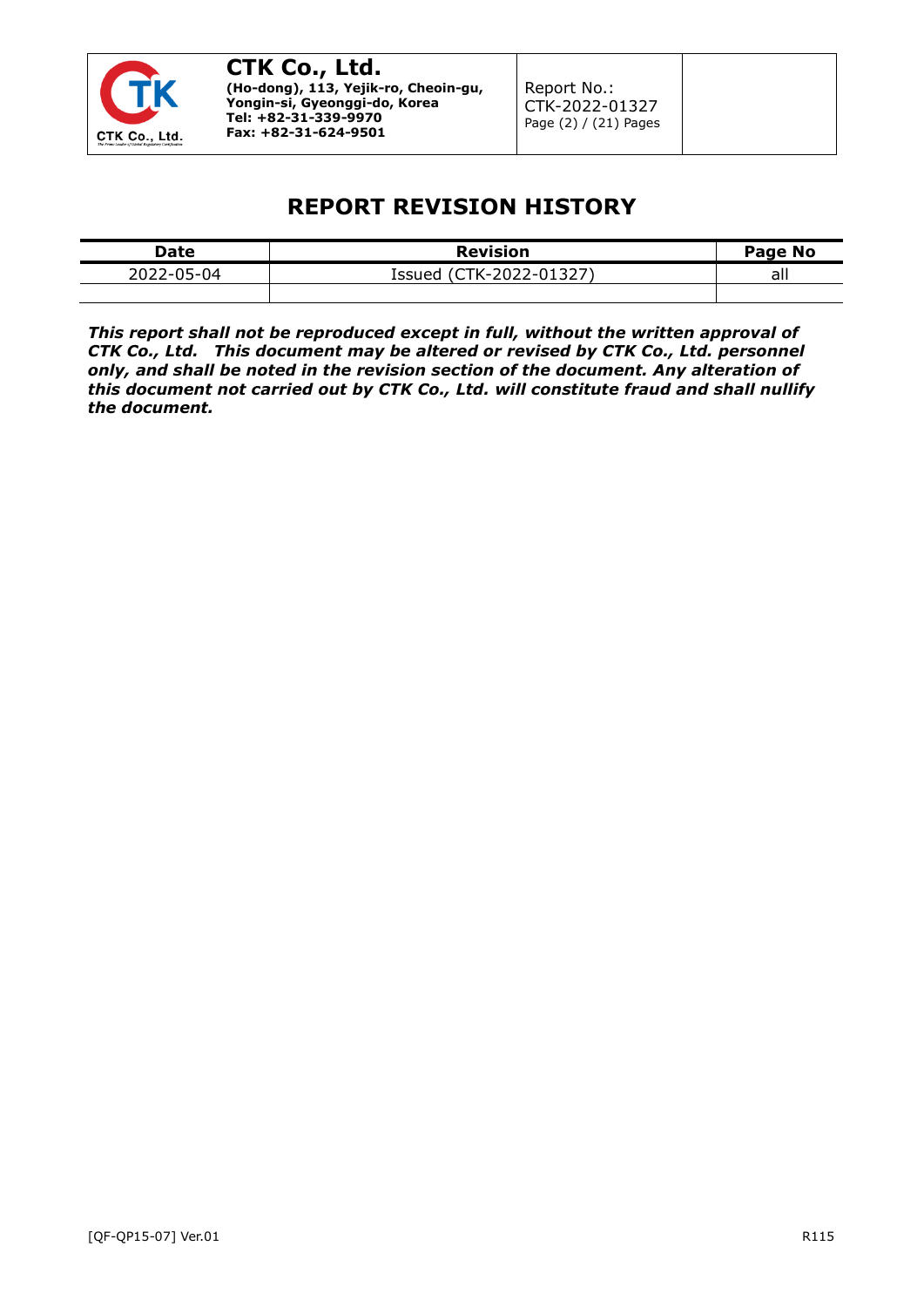

Report No.: CTK-2022-01327 Page (3) / (21) Pages

## **CONTENTS**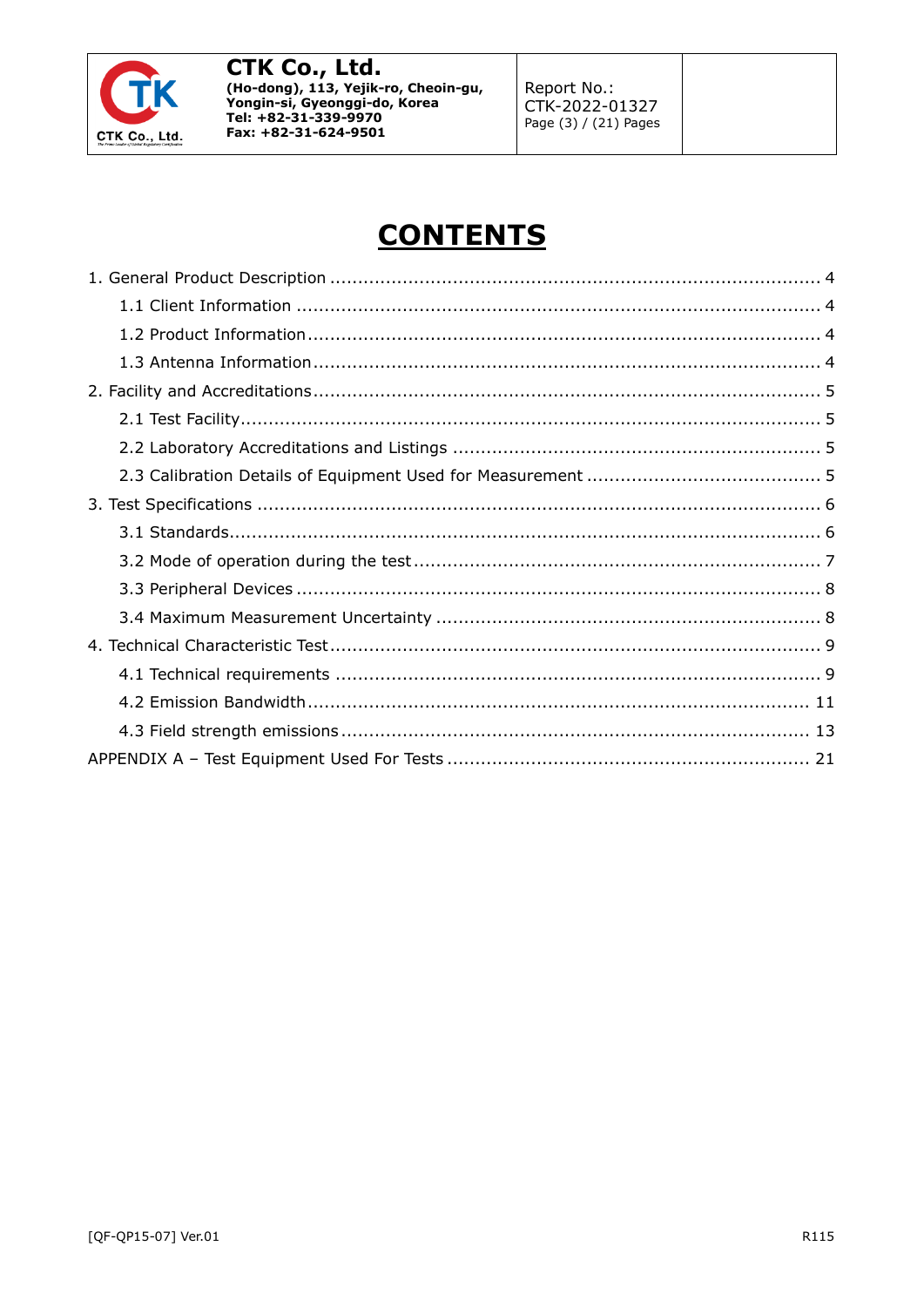

Report No.: CTK-2022-01327 Page (4) / (21) Pages

### <span id="page-3-0"></span>**1. General Product Description**

#### <span id="page-3-1"></span>**1.1 Client Information**

| Company               | MOBASE ELECTRONICS CO., LTD.                                                         |
|-----------------------|--------------------------------------------------------------------------------------|
| <b>Contact Point</b>  | 100, Saneop-ro 156beon-gil, Gwonseon-gu, Suwon-si, Gyeonggi-do,<br>Republic of Korea |
| <b>Contact Person</b> | Name: Hee tack Ryu<br>E-mail: shadow@mobaseelec.com                                  |
|                       | Tel: +82-31-8090-2611                                                                |

#### <span id="page-3-2"></span>**1.2 Product Information**

| <b>FCC ID</b>                                                               | NYOMBECFOB2211        |
|-----------------------------------------------------------------------------|-----------------------|
| IC.                                                                         | 3109A-MBECFOB2211     |
| <b>Product Description</b>                                                  | TRANSMITTER SMART KEY |
| <b>Hardware Version Identification</b><br><b>Number(HVIN) or Model name</b> | MBECFOB2211           |
| <b>Variant Model name</b>                                                   |                       |
| <b>Firmware Version Identification</b><br><b>Number (FVIN)</b>              |                       |
| <b>Operating Frequency Range</b>                                            | 433.92 MHz            |
| <b>RF Output Power</b>                                                      | 74.2 dBuV/m @ 3 m     |
| <b>Antenna Type</b>                                                         | Integral antenna      |
| <b>Power Source</b>                                                         | DC 3 V (Battery)      |

#### <span id="page-3-3"></span>**1.3 Antenna Information**

| $\boxtimes$ | Integral antenna (antenna permanently attached) |                                                                                                                                                                                                                                                                                                                         |  |
|-------------|-------------------------------------------------|-------------------------------------------------------------------------------------------------------------------------------------------------------------------------------------------------------------------------------------------------------------------------------------------------------------------------|--|
|             |                                                 | Temporary RF connector provided                                                                                                                                                                                                                                                                                         |  |
|             |                                                 | No temporary RF connector provided<br>Transmit chains bypass antenna and soldered temporary RF connector provided for connected<br>measurement. In case of conducted measurements the transmitter shall be connected to the<br>measuring equipment via a suitable attenuator and correct for all losses in the RF path. |  |
|             | External antenna (dedicated antennas)           |                                                                                                                                                                                                                                                                                                                         |  |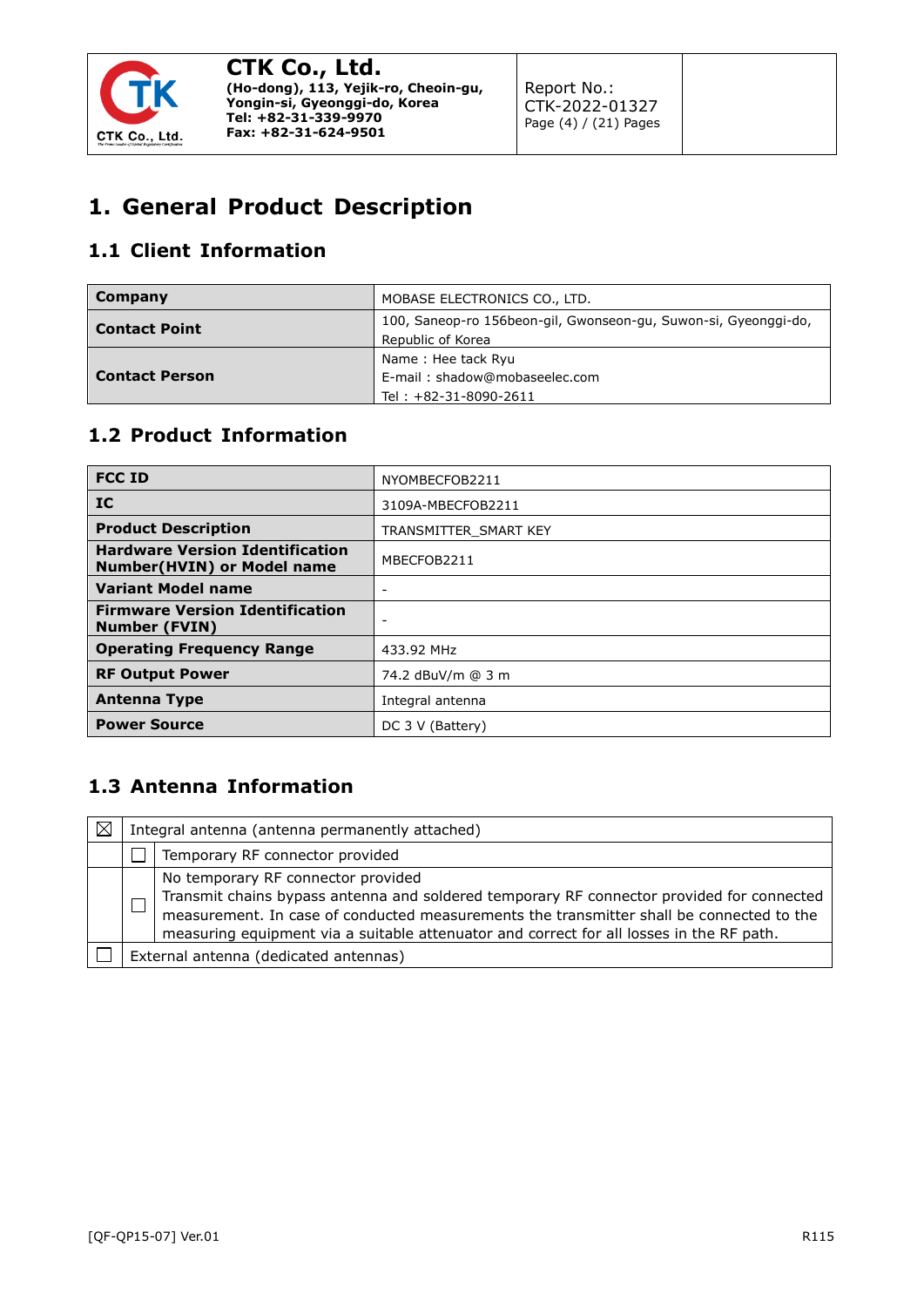

### <span id="page-4-0"></span>**2. Facility and Accreditations**

#### <span id="page-4-1"></span>**2.1 Test Facility**

The measurement facility is located at (Ho-dong), 113, Yejik-ro, Cheoin-gu, Yongin-si, Gyeonggi-do, Korea.

#### <span id="page-4-2"></span>**2.2 Laboratory Accreditations and Listings**

| <b>Country</b> | <b>Agency</b> | <b>Registration Number</b> |
|----------------|---------------|----------------------------|
| <b>USA</b>     | <b>FCC</b>    | 805871                     |
| <b>CANADA</b>  | <b>ISED</b>   | 8737A                      |
| <b>KOREA</b>   | <b>NRRA</b>   | KR0025                     |

#### <span id="page-4-3"></span>**2.3 Calibration Details of Equipment Used for Measurement**

Test equipment and test accessories are calibrated on regular basis. The maximum time between calibrations is one year or what is recommended by the manufacturer, whichever is less. All test equipment calibrations are traceable to the Korea Research Institute of Standards and Science (KRISS), therefore, all test data recorded in this report is traceable to KRISS.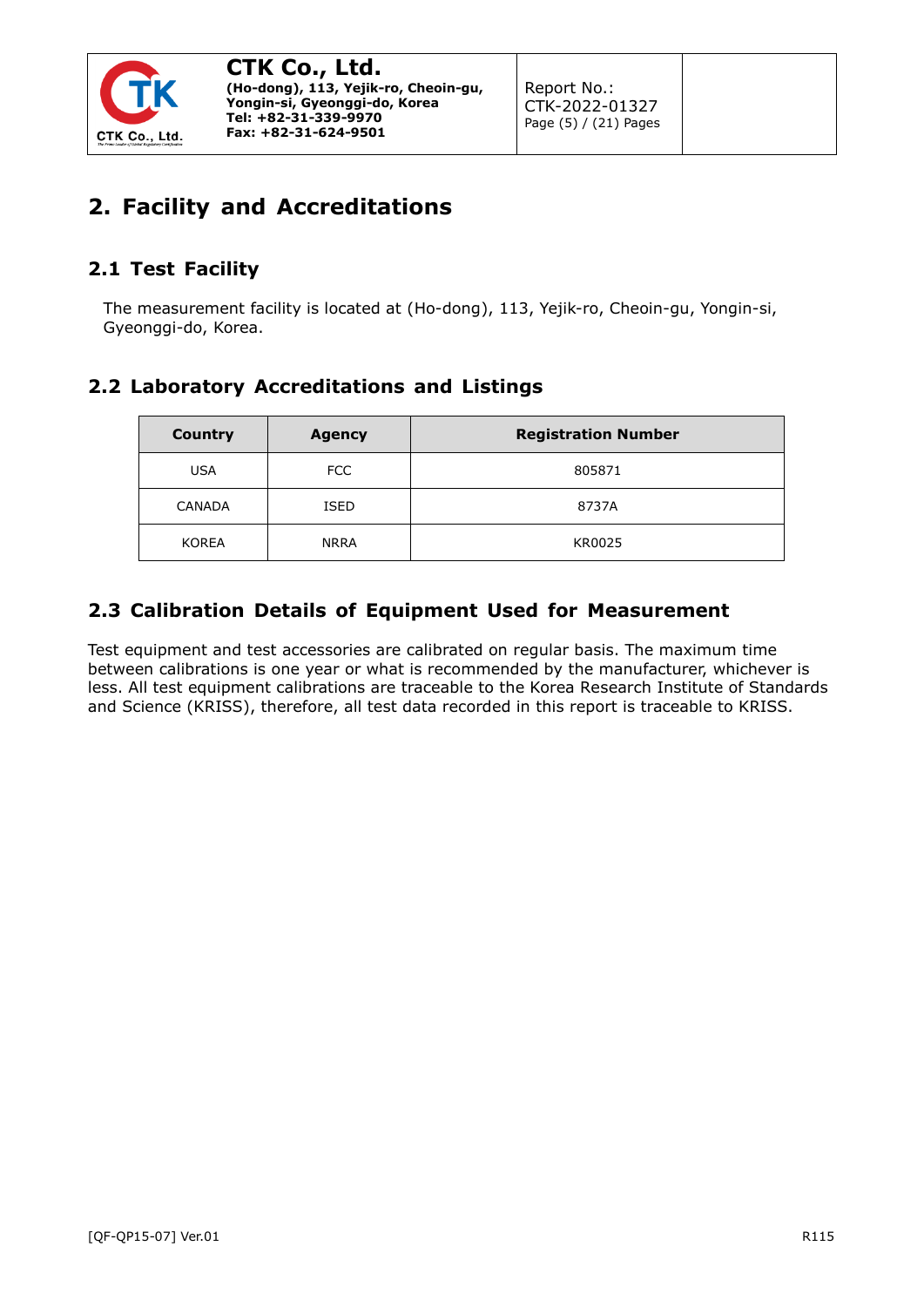

### <span id="page-5-0"></span>**3. Test Specifications**

### <span id="page-5-1"></span>**3.1 Standards**

| <b>FCC Part</b><br>Section(s)                                                                    | <b>RSS</b><br>Section(s)   | <b>Requirement(s)</b>             | <b>Status</b><br>(Note 1) | <b>Report</b><br><b>Clause</b> |
|--------------------------------------------------------------------------------------------------|----------------------------|-----------------------------------|---------------------------|--------------------------------|
| 15.203                                                                                           | RSS-Gen 6.8                | Antenna Requirement               | C                         | 1.3                            |
| 15.231(a)                                                                                        | RSS-210<br>Annex A.1.1     | Technical requirements            | C                         | 4.1                            |
| 15.231(c)                                                                                        | RSS-210<br>Annex A.1.3     | <b>Emission Bandwidth</b>         | C                         | 4.2                            |
| 15.231(b)                                                                                        | RSS-210<br>Annex A.1.2 (a) | Field strength emission           | C                         | 4.3                            |
| 15.231(b)                                                                                        | RSS-210<br>Annex A.1.2 (b) | 4.3<br>C<br>Unwanted emissions    |                           |                                |
| 15.207                                                                                           | RSS-Gen 8.8                | AC Power line Conducted Emissions | NA(Note 2)                |                                |
| <i>Note 1</i> : $C =$ Complies<br>NT=Not Tested<br>NC=Not Complies<br>NA=Not Applicable          |                            |                                   |                           |                                |
| Note 2: The equipment is operated on battery power only.                                         |                            |                                   |                           |                                |
| <i>Note 3:</i> The sample was tested according to the following specification: ANSI C63.10-2013. |                            |                                   |                           |                                |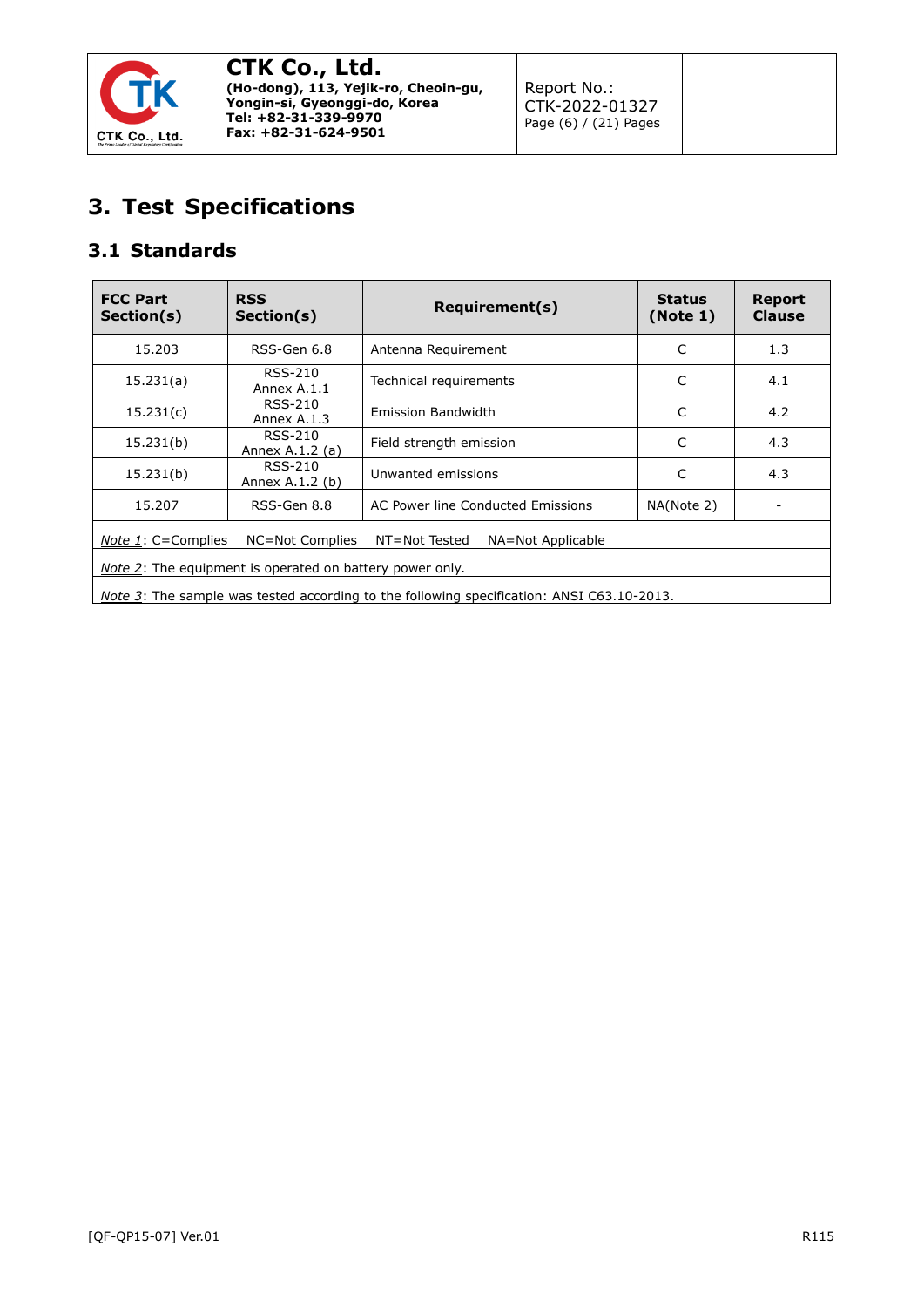

Report No.: CTK-2022-01327 Page (7) / (21) Pages

#### <span id="page-6-0"></span>**3.2 Mode of operation during the test**

#### **The Worst Case Measurement Configuration**

| <b>Tests Item</b>                                                         | <b>Radiated Emissions</b>                                                                                        |  |
|---------------------------------------------------------------------------|------------------------------------------------------------------------------------------------------------------|--|
| <b>Condition</b>                                                          | Radiated measurement                                                                                             |  |
|                                                                           | EUT will be placed in fixed position.                                                                            |  |
| <b>User Position</b>                                                      | EUT will be placed in mobile position and operating multiple positions.                                          |  |
|                                                                           | EUT will be a hand-held or body-worn battery-powered devices and operating<br>$\boxtimes$<br>multiple positions. |  |
| <b>EUT faces identified</b><br>relative to view from<br>receiving antenna | - X                                                                                                              |  |

#### **Test signal Duty Cycle**

| Duty cycle(On time/Period)                       | $1(100\%)$ |
|--------------------------------------------------|------------|
| Duty cycle factor<br>$\vert$ [20log(duty cycle)] | $0$ dB     |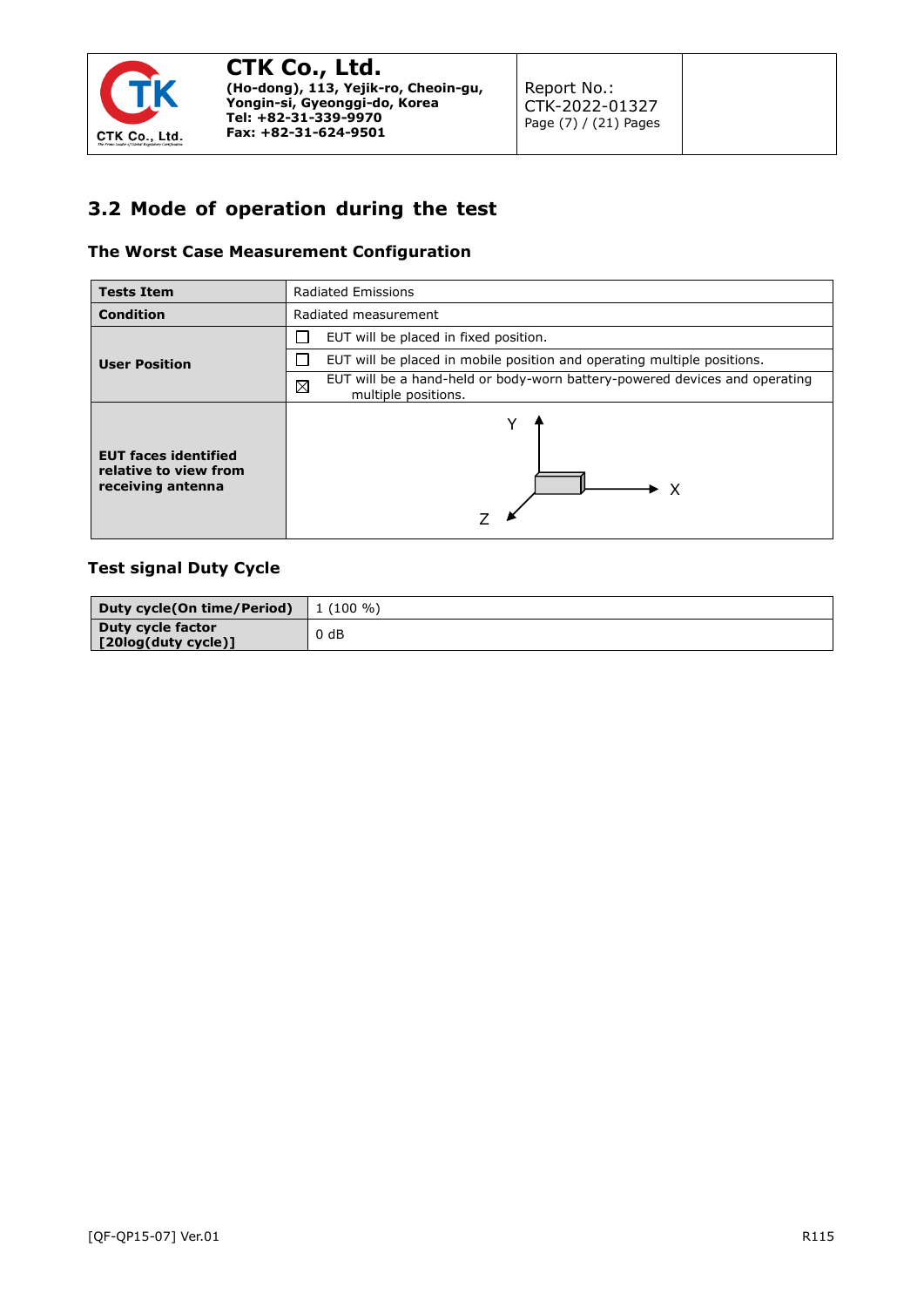

#### <span id="page-7-0"></span>**3.3 Peripheral Devices**

| No. | <b>Device</b> | <b>Manufacturer</b> | Model No. | Serial No. |
|-----|---------------|---------------------|-----------|------------|
|     | -             | -                   |           | -          |

#### <span id="page-7-1"></span>**3.4 Maximum Measurement Uncertainty**

The value of the measurement uncertainty for the measurement of each parameter. Coverage factor  $k = 2$ , Confidence levels of 95 %

| <b>Test Item</b>                 | Uncertainty                          |
|----------------------------------|--------------------------------------|
| Radiated emissions (below 1 GHz) | 3.98 dB (C.L.: Approx. 95 %, $k=2$ ) |
| Radiated emissions (above 1 GHz) | 4.42 dB (C.L.: Approx. 95 %, $k=2$ ) |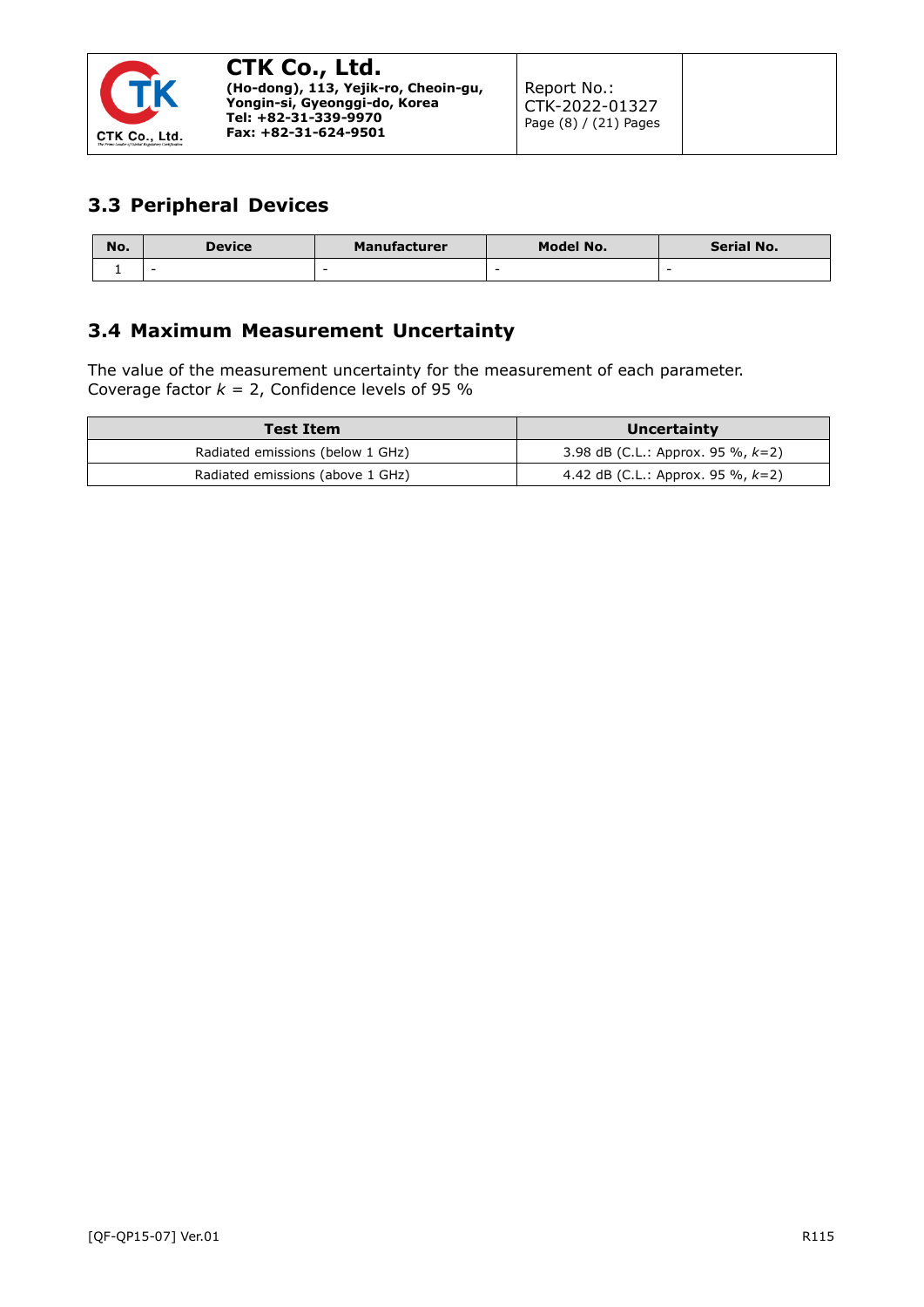

Report No.: CTK-2022-01327 Page (9) / (21) Pages

### <span id="page-8-0"></span>**4. Technical Characteristic Test**

### <span id="page-8-1"></span>**4.1 Technical requirements**

#### **Requirement**

|             | <b>Requirements</b>                                                                                                                                                                                                                                                                                                                                                                    |  |  |  |  |  |
|-------------|----------------------------------------------------------------------------------------------------------------------------------------------------------------------------------------------------------------------------------------------------------------------------------------------------------------------------------------------------------------------------------------|--|--|--|--|--|
| $\boxtimes$ | A manually operated transmitter shall be equipped with a push-to-operate switch and be under<br>manual control at all times during transmission. When released, the transmitter shall cease<br>transmission within no more than 5 seconds of being released.                                                                                                                           |  |  |  |  |  |
|             | A transmitter that has been activated automatically shall cease transmission within 5 seconds of<br>activation.                                                                                                                                                                                                                                                                        |  |  |  |  |  |
|             | Periodic transmissions at regular, predetermined intervals are not permitted, except as specified<br>in section A.1.4. However, polling or supervision transmissions that determine system integrity<br>of transmitters used in security or safety applications are permitted, provided the total duration<br>of transmission does not exceed 2 seconds per hour for each transmitter. |  |  |  |  |  |
|             | Intentional radiators used for radio control during emergencies involving fire, security of goods<br>(e.g. burglar alarms) and safety-of-life, when activated to signal an alarm, may operate during<br>the interval of the alarm condition.                                                                                                                                           |  |  |  |  |  |

#### **Test Procedures**

Refer ANSI C63.10-2013, clause 7.4(Procedure for determining compliance of unlicensed wireless devices having periodic operation).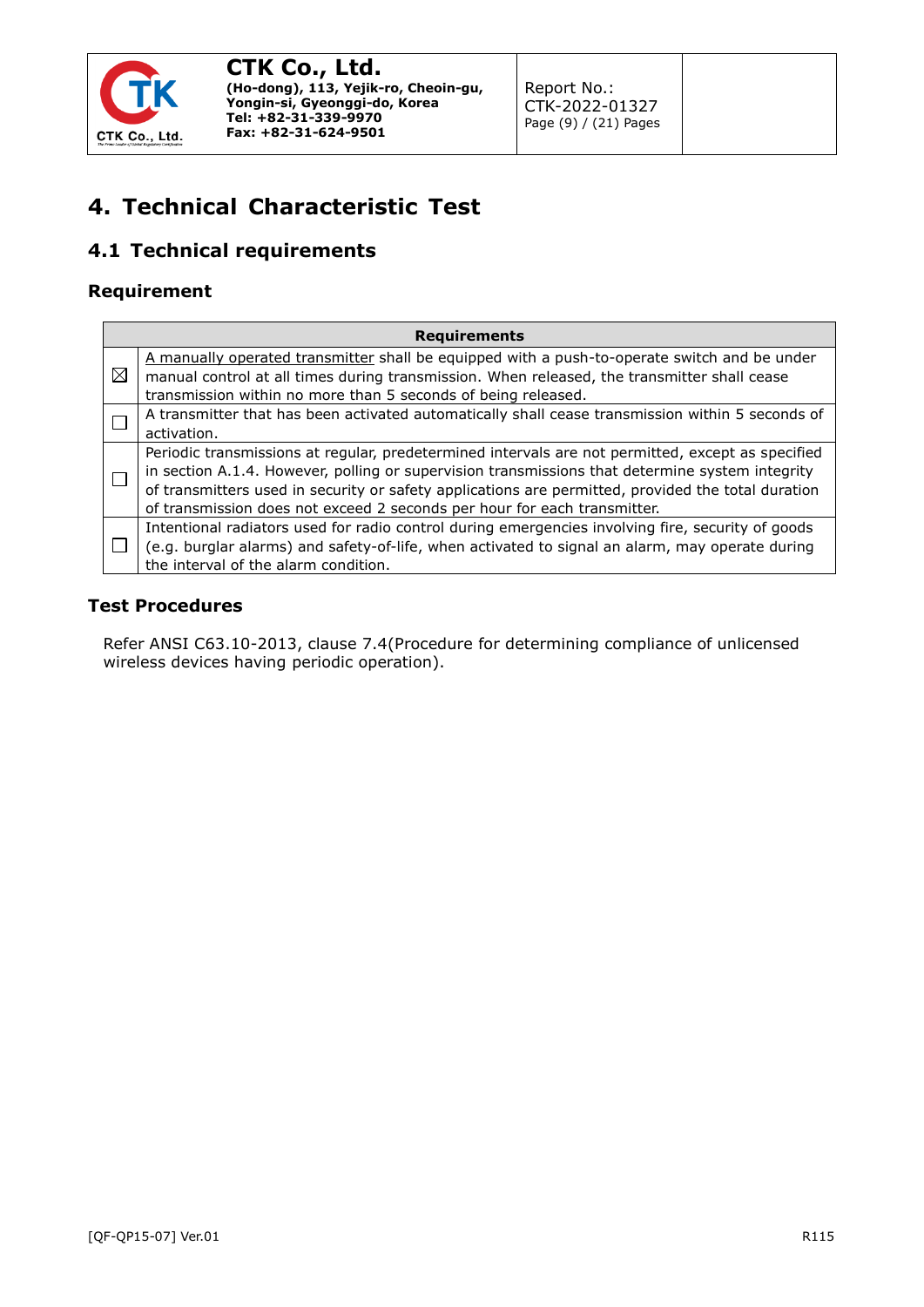

Report No.: CTK-2022-01327 Page (10) / (21) Pages

#### **Test results**

The requirements are:  $\boxtimes$  Complies



Date: 29.MAR.2022 17:07:19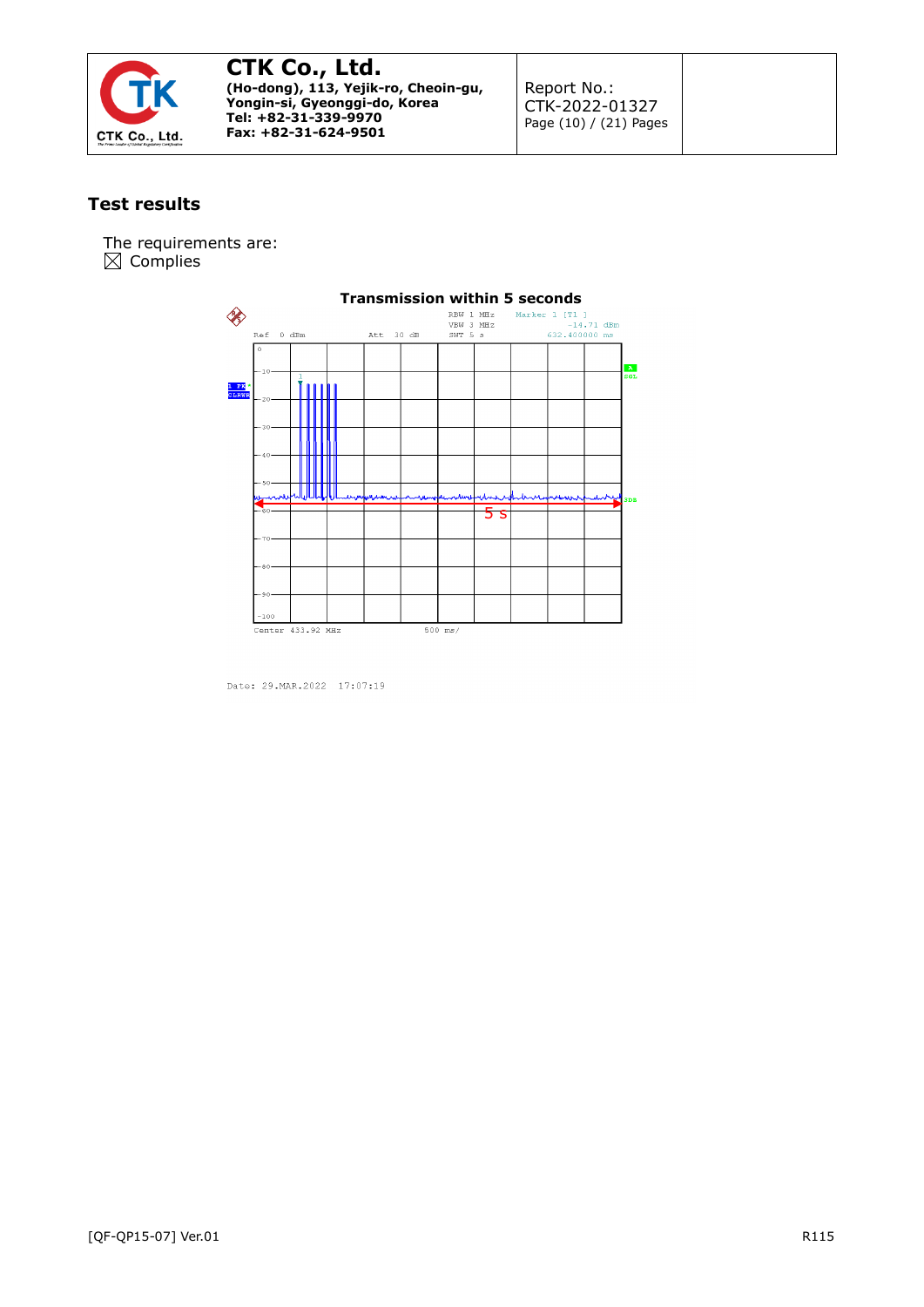

Report No.: CTK-2022-01327 Page (11) / (21) Pages

#### <span id="page-10-0"></span>**4.2 Emission Bandwidth**

#### **Requirement**

The occupied bandwidth of momentarily operated devices shall be less than or equal to 0.25% of the centre frequency for devices operating between 70 MHz and 900 MHz. For devices operating above 900 MHz, the occupied bandwidth shall be less than or equal to 0.5% of the centre frequency.

Bandwidth is determined at the points 20 dB down from the modulated carrier.

#### **Test Procedures**

For the emission bandwidth refer ANSI C63.10-2013, clause 6.9(Occupied bandwidth).

#### **Test Setup**

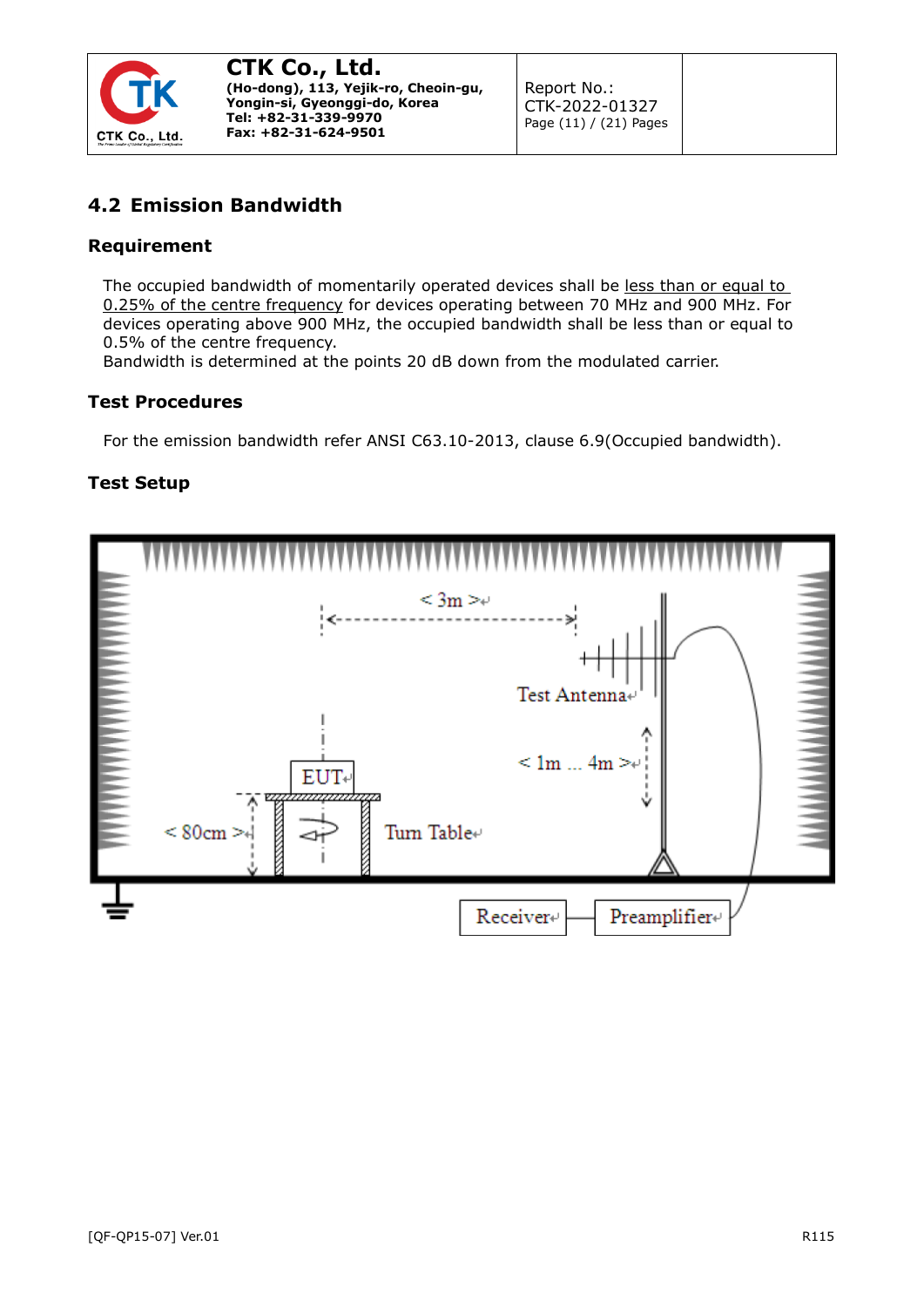

Report No.: CTK-2022-01327 Page (12) / (21) Pages

#### **Test results**

| <b>Emission Bandwidth</b> | Result   | Limit      |  |
|---------------------------|----------|------------|--|
| 20dB Bandwidth            | 42.8 kHz | 1.0848 MHz |  |
| 99% Bandwidth             | 42.8 kHz | N/A        |  |



Date: 29.MAR.2022 16:50:04



Date: 29.MAR.2022 16:50:35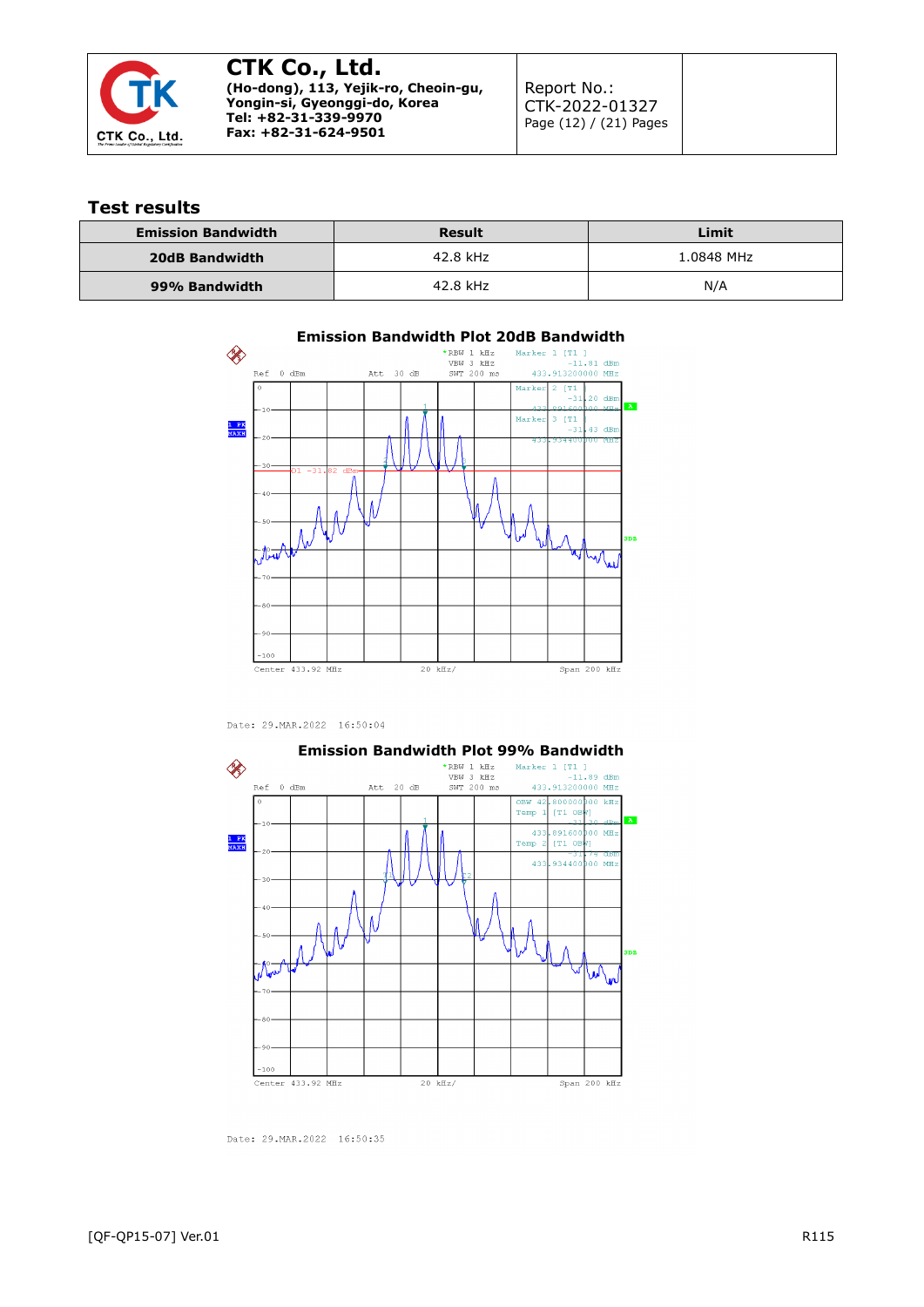

#### <span id="page-12-0"></span>**4.3 Field strength emissions**

#### **Requirement**

(a) The field strength of emissions from momentarily operated intentional radiators shall not exceed the limits in [table](http://www.ic.gc.ca/eic/site/smt-gst.nsf/eng/sf01320.html#tA1) A1, based on the average value of the measured emissions. The requirements of the "Pulsed operation" section of [RSS-Gen](http://www.ic.gc.ca/eic/site/smt-gst.nsf/eng/sf08449.html) apply for averaging pulsed emissions and limiting peak emissions.

Alternatively, compliance with the limits in [table](http://www.ic.gc.ca/eic/site/smt-gst.nsf/eng/sf01320.html#tA1) A1 may be demonstrated using an International Special Committee on Radio Interference (CISPR) quasi-peak detector

| <b>Fundamental frequency (MHz),</b><br>excluding restricted frequency<br>bands specified in RSS-Gen | <b>Field strength of fundamental</b><br>emissions<br>(uV/m at 3 m) | Field strength of fundamental<br>emissions<br>(dBuV/m at 3 m) |
|-----------------------------------------------------------------------------------------------------|--------------------------------------------------------------------|---------------------------------------------------------------|
| 70 - 130                                                                                            | 1 2 5 0                                                            | 61.9                                                          |
| $130 - 174$                                                                                         | 1 250 to 3 750*                                                    | $61.9 - 71.5$                                                 |
| $174 - 260**$                                                                                       | 3 7 5 0                                                            | 71.5                                                          |
| $260 - 470**$                                                                                       | 3 750 to 12 500*                                                   | $71.5 - 81.9$                                                 |
| Above 470                                                                                           | 12 500                                                             | 81.9                                                          |
| 433.92                                                                                              | 10 998                                                             | 80.8                                                          |

#### **Table A1 : Permissible field strength limits for momentarily operated devices**

\* Linear interpolation with frequency, f, in MHz:

- For 130 - 174 MHz : Field Strength (µV/m) = (56.82 x f) - 6136

 $-$  For 260 - 470 MHz : Field Strength  $(\mu V/m) = (41.67 \times f) - 7083$ 

\*\* Frequency bands 225-328.6 MHz and 335.4-399.9 MHz are designated for the exclusive use of the Government of Canada. Manufacturers should be aware of possible harmful interference and degradation of their licence-exempt radio equipment in these frequency bands.

(b) Unwanted emissions shall be 10 times below the fundamental emissions field strength limits in table A1 or comply with the limits specified in [RSS-Gen,](http://www.ic.gc.ca/eic/site/smt-gst.nsf/eng/sf08449.html) whichever is less stringent.

| $\boxtimes$   10 times below fundamental emissions field strength limits : 60.8 dBuV/m                                                                                                                                               |
|--------------------------------------------------------------------------------------------------------------------------------------------------------------------------------------------------------------------------------------|
| <u>and the community of the community of the community of the community of the community of the community of the community of the community of the community of the community of the community of the community of the community</u> |

 $|\Box|$  Limits specified in RSS-Gen

※ RSS-Gen limit

| <b>Frequenc</b><br>y(MHz) | <b>Field Strength</b>    | <b>Field Strength</b><br>dBuV/m | <b>Measurement</b><br>Distance (meters) |
|---------------------------|--------------------------|---------------------------------|-----------------------------------------|
| $0.009 - 0.490$           | $6.37/F$ (F in kHz) uA/m | $48.5 - 13.8$                   | 300                                     |
| 0.490-1.705               | 63.7/F (F in kHz) uA/m   | $33.8 - 23$                     | 30                                      |
| 1.705-30                  | $0.08$ uA/m              | 29.5                            | 30                                      |
| $30 - 88$                 | 100 uV/m                 | 40                              | 3                                       |
| 88-216                    | 150 uV/m                 | 43.5                            |                                         |
| 216-960                   | 200 uV/m                 | 46                              |                                         |
| Above 960                 | 500 uV/m                 | 54                              | 3                                       |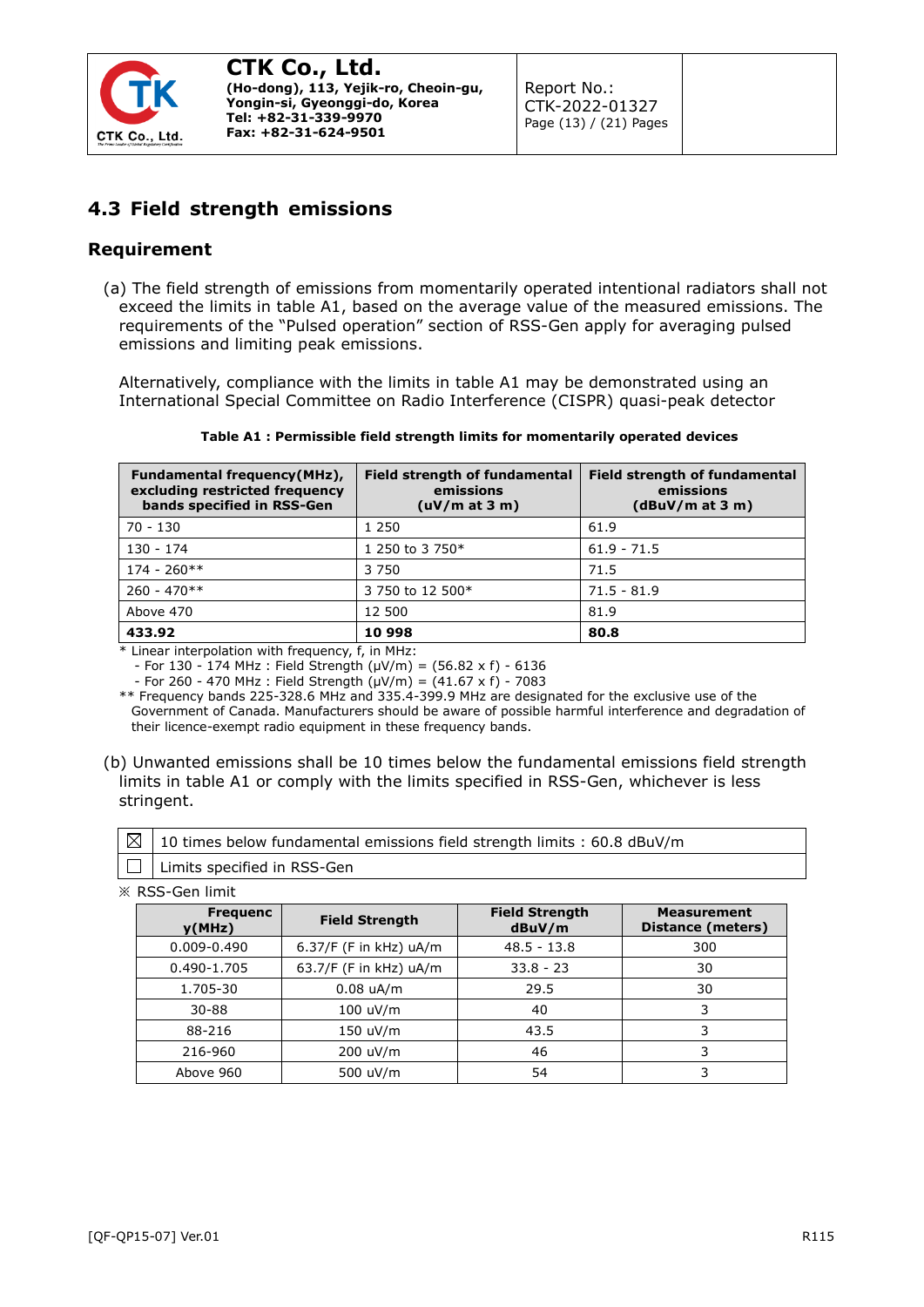

Report No.: CTK-2022-01327 Page (14) / (21) Pages

#### **Test Location**

 $\boxtimes$  10 m SAC (test distance :  $\Box$  10 m,  $\boxtimes$  3 m)

#### **Test Procedures**

|             | <b>Test Method</b>                                                                                                                                                                                                          |  |  |  |  |  |  |  |
|-------------|-----------------------------------------------------------------------------------------------------------------------------------------------------------------------------------------------------------------------------|--|--|--|--|--|--|--|
| ⊠           | Refer as ANSI C63.10-2013, clause 6.4 (Radiated emissions from unlicensed wireless devices<br>below 30 MHz).                                                                                                                |  |  |  |  |  |  |  |
| ⊠           | Radiated emission tests shall be performed in the frequency range of 9 kHz to 30 MHz, using a<br>calibrated loop antenna.<br>When perpendicular to the ground plane, the lowest height of the magnetic antenna shall be 1 m |  |  |  |  |  |  |  |
|             | above the ground and shall be positioned at the specified distance from the EUT.                                                                                                                                            |  |  |  |  |  |  |  |
|             | During the measurement the Loop Test Antenna rotates about its vertical axis for maximum                                                                                                                                    |  |  |  |  |  |  |  |
|             | response at each azimuth about the EUT.                                                                                                                                                                                     |  |  |  |  |  |  |  |
|             | The results shall be by using the square of an inverse linear distance extrapolation factor(40<br>⊠<br>dB/decade).                                                                                                          |  |  |  |  |  |  |  |
|             | Refer as ANSI C63.10-2013, clause 6.5(Radiated emissions from unlicensed wireless devices in                                                                                                                                |  |  |  |  |  |  |  |
| $\boxtimes$ | the frequency range of 30 MHz to 1000 MHz).                                                                                                                                                                                 |  |  |  |  |  |  |  |
| ⊠           | Refer as ANSI C63.10-2013, clause 6.6(Radiated emissions from unlicensed wireless devices                                                                                                                                   |  |  |  |  |  |  |  |
|             | above 1 GHz).                                                                                                                                                                                                               |  |  |  |  |  |  |  |
|             | Test Antenna height is carried from 1m to 4m above the ground to determine the maximum value                                                                                                                                |  |  |  |  |  |  |  |
| ⊠           | of the field strength. The emissions levels at both horizontal and vertical polarizations should be                                                                                                                         |  |  |  |  |  |  |  |
|             | tested.                                                                                                                                                                                                                     |  |  |  |  |  |  |  |
| ⊠           | Emissions more than 20 dB below the limit do not need to be reported.                                                                                                                                                       |  |  |  |  |  |  |  |

| <b>Measuring instrument Settings</b> |                                                                                                             |  |  |  |
|--------------------------------------|-------------------------------------------------------------------------------------------------------------|--|--|--|
| Frequency Range                      | 9 kHz - 5 GHz                                                                                               |  |  |  |
| <b>RBW</b>                           | 200 Hz (9 kHz - 150 kHz)<br>9 kHz (150 kHz - 30 MHz)<br>120 kHz (30 MHz - 1 000 MHz)<br>1 MHz (above 1 GHz) |  |  |  |
| <b>VBW</b>                           | $\ge$ RBW                                                                                                   |  |  |  |
| Sweep time                           | auto couple                                                                                                 |  |  |  |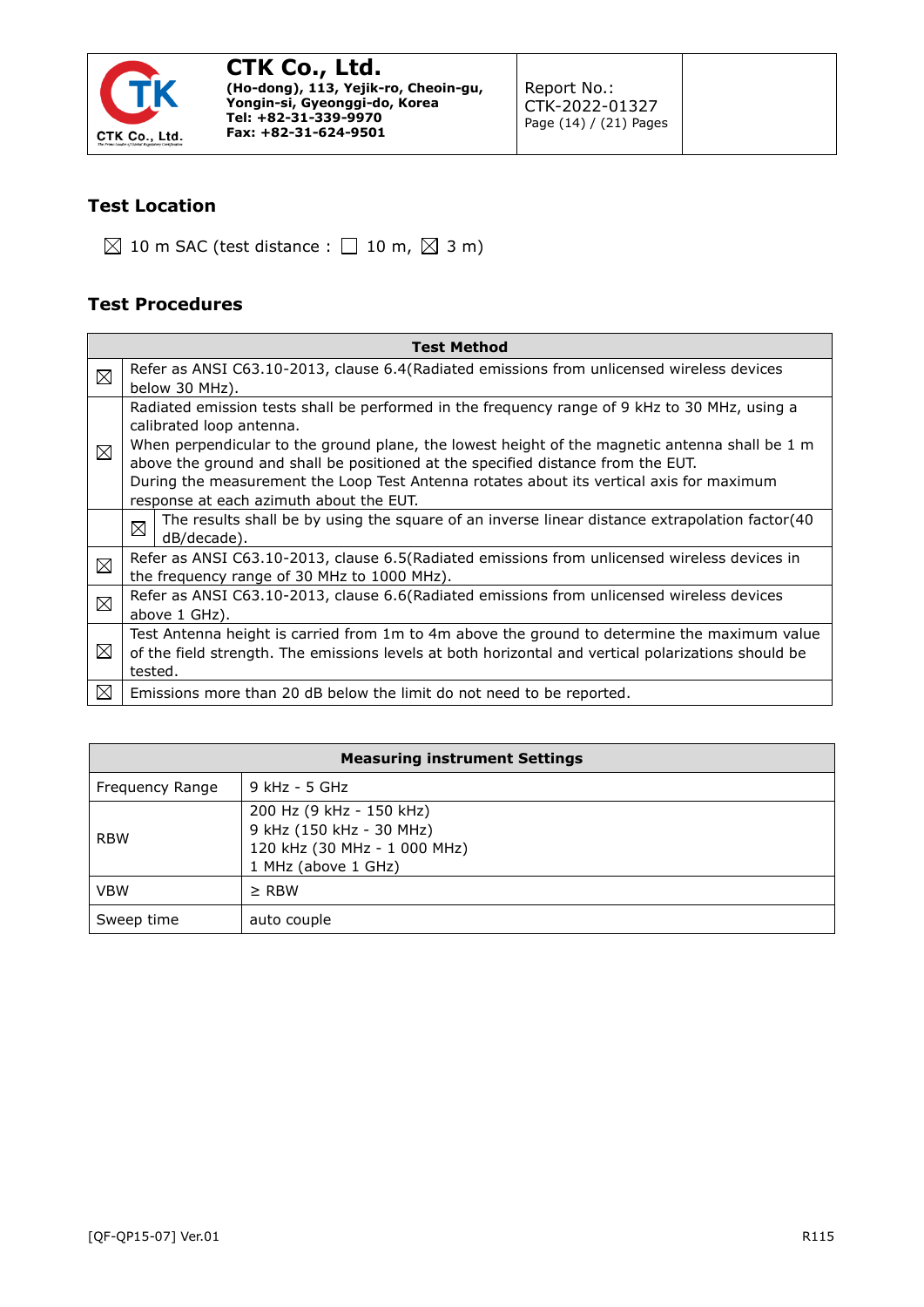

Report No.: CTK-2022-01327 Page (15) / (21) Pages

#### **Test Setup**

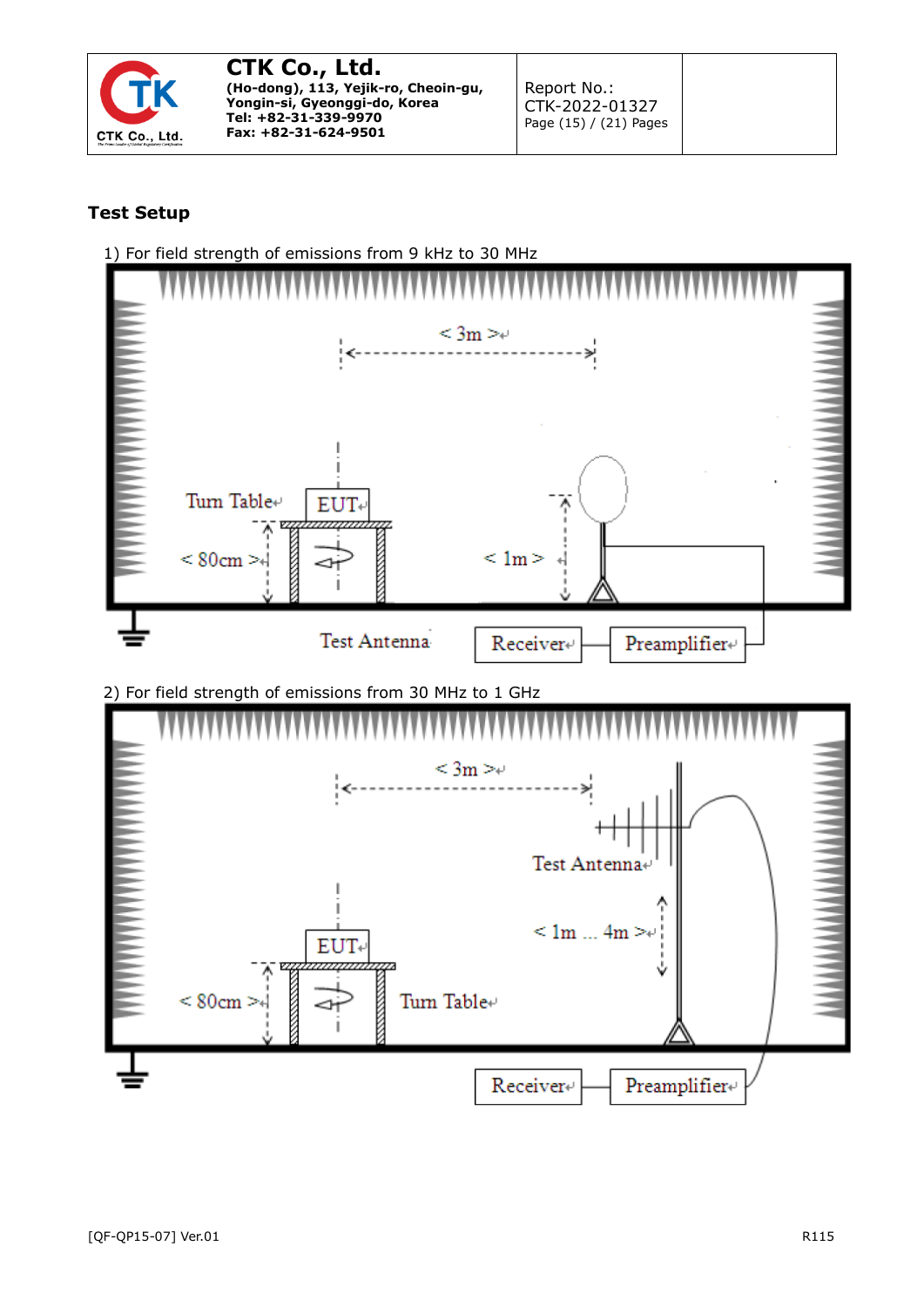

Report No.: CTK-2022-01327 Page (16) / (21) Pages

#### 3) For field strength of emissions above 1 GHz

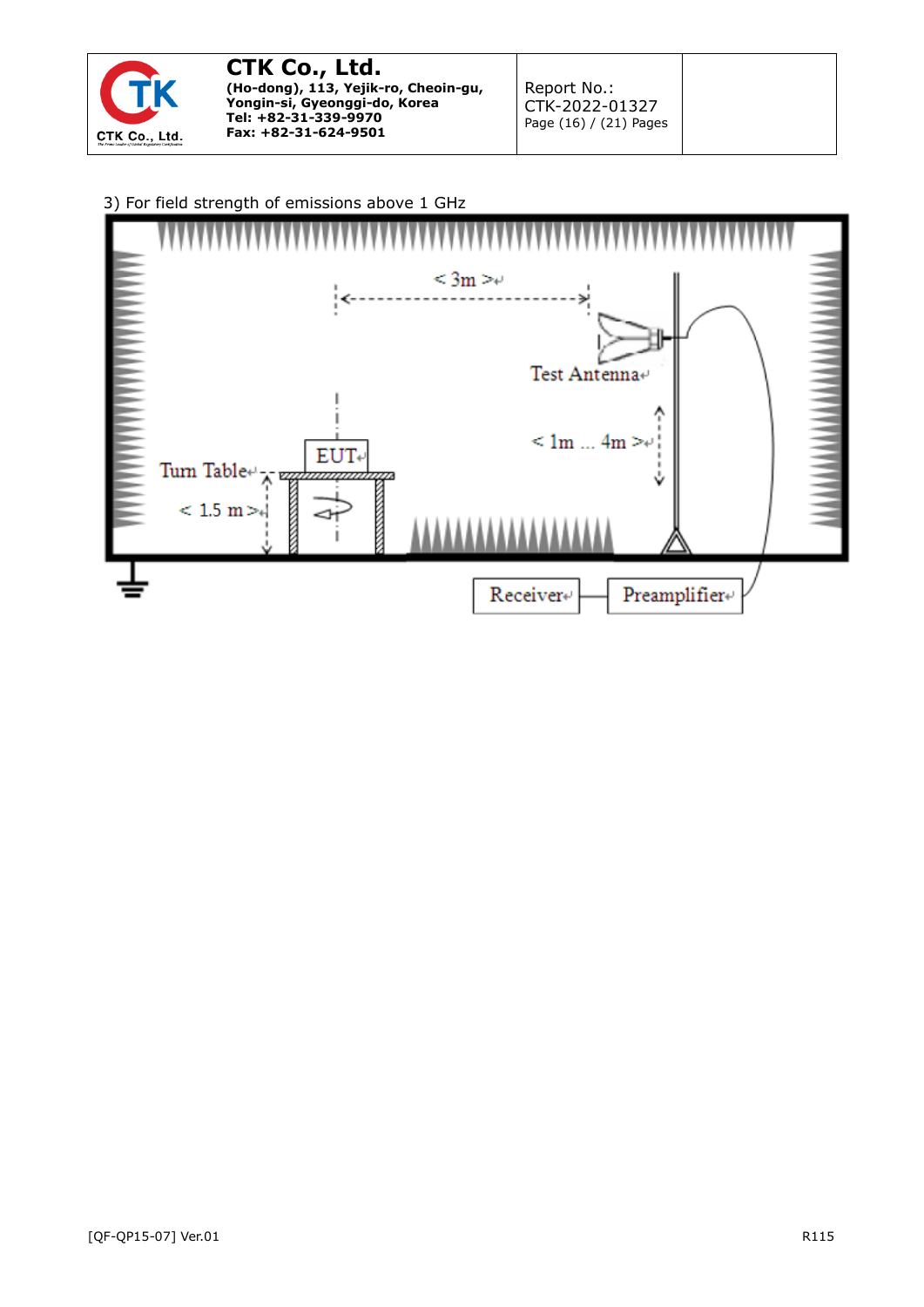

Report No.: CTK-2022-01327 Page (17) / (21) Pages

#### **Test results**

#### **1) Fundamental frequency emissions**

The requirements are:  $\boxtimes$  Complies



| Frequency<br>[MHz] | Polarization | Reading<br><b>IdBuV1</b> | c.1<br>[dB/m] | <b>Result</b><br>[dBuV/m] | Limit<br>[dBuV/ml | Magin[dB] | Remark |
|--------------------|--------------|--------------------------|---------------|---------------------------|-------------------|-----------|--------|
| 433.92             |              | 78.1                     | $-3.9$        | 74.2                      | 80.8              | 6.6       | Peak   |
| 433.92             |              | 72.4                     | $-3.9$        | 68.5                      | 80.8              | 12.3      | Peak   |

- 1. Result = Reading  $+ c.f$  (correction factor)
- 2. Correction factor = Antenna factor + Cable loss + 6 dB attenuator Amp. Gain
- 3. The Test result in peak detector is less than Quasi-peak limit.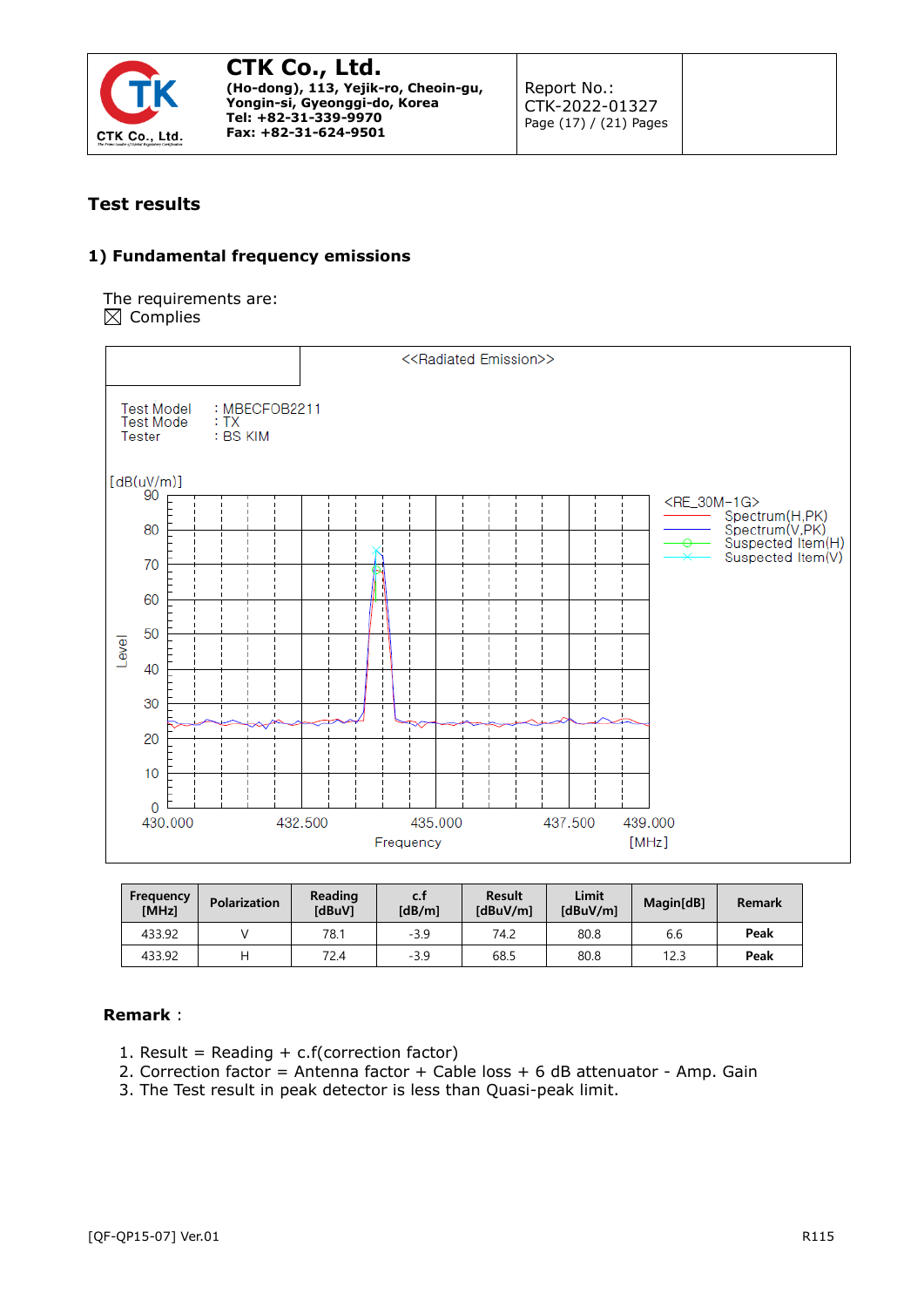

Report No.: CTK-2022-01327 Page (18) / (21) Pages

#### **2) Unwanted emissions**

#### **Frequency range : 9 kHz - 30 MHz**

The requirements are:  $\boxtimes$  Complies



**Result** : Emissions more than 20 dB below the limit don't need to be reported.

- 1. Result = Reading +  $c.f$ (correction factor)
- 2. Correction factor = Antenna factor + Cable loss + 6 dB attenuator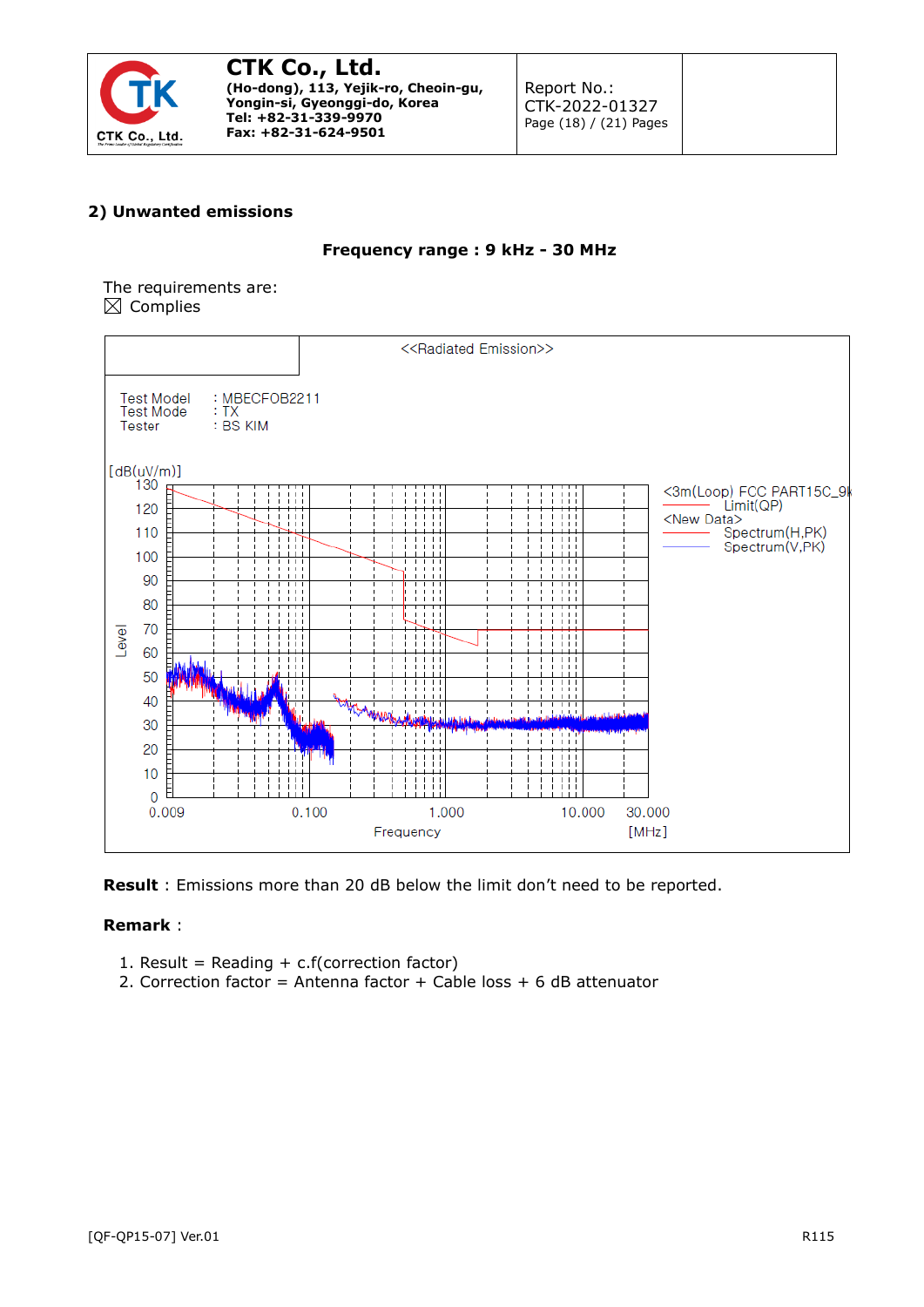

Report No.: CTK-2022-01327 Page (19) / (21) Pages

#### **Frequency range : 30 MHz - 1 GHz**

#### The requirements are:  $\boxtimes$  Complies



Spectrum Selection

| No. | Frequency          | (P) | Reading            | c.t                    | Result<br>РK      | Limit<br>0P        | QP              | Margin Height  | Angle         |
|-----|--------------------|-----|--------------------|------------------------|-------------------|--------------------|-----------------|----------------|---------------|
|     | MHz1<br>143.975    |     | $dB(uV)$ ]<br>34.2 | $dB(1/m)$ ]<br>$-11.8$ | ddB(uV/m)<br>22.4 | [dB(uV/m)]<br>43.5 | dB<br>21.1      | cm I<br>193.0  | deg]<br>308.0 |
| 3   | 263.649<br>433.884 |     | 32.1<br>72.4       | -8.2<br>$-3.9$         | 23.9<br>68.5      | 46.0<br>46.0       | 22.1<br>$-22.5$ | 295.0<br>307.0 | 226.0<br>21.0 |
| 5   | 433.884<br>837.040 |     | 78.1<br>35.2       | $-3.9$<br>4.0          | 74.2<br>39.2      | 46.0<br>46.0       | $-28.2$<br>6.8  | 101.0<br>206.0 | 266.0<br>13.0 |

- 1. Result = Reading  $+ c.f$ (correction factor)
- 2. Correction factor = Antenna factor + Cable loss + 6 dB attenuator Amp. Gain
- 3. Test result in peak detector is less than Quasi-peak limit.
- 4. No.3 and No.4 are the fundamental frequencies.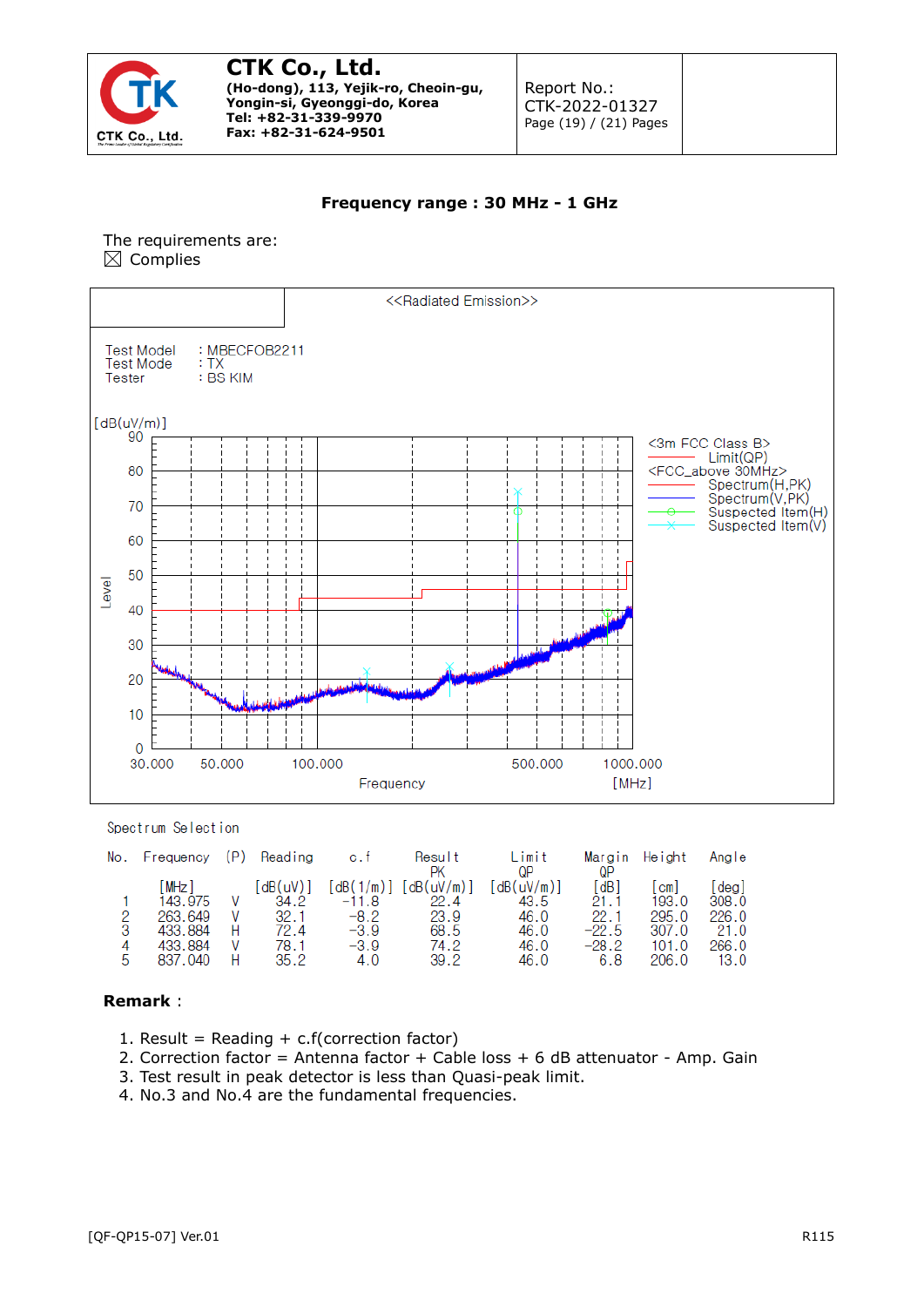

Report No.: CTK-2022-01327 Page (20) / (21) Pages

#### **Frequency range : 1 GHz - 5 GHz**

#### The requirements are:  $\boxtimes$  Complies



| No. | Frequency<br>[MHz] | <b>Polarization</b> | Reading<br>[dBuV] | c.f<br>[dB/m] | <b>Result</b><br>[dBuV/m] | <b>Limit</b><br>[dBuV/m] | Magin[dB] | <b>Remark</b> |
|-----|--------------------|---------------------|-------------------|---------------|---------------------------|--------------------------|-----------|---------------|
|     | 3 037.500          | H                   | 51.0              | 7.8           | 58.8                      | 60.8                     | 2.0       |               |
| 2   | 3 037.500          |                     | 47.1              | 7.8           | 54.9                      | 60.8                     | 5.9       |               |
| 3   | 3 471.875          | H                   | 47.7              | 8.8           | 56.6                      | 60.8                     | 4.2       |               |
| 4   | 3 905.625          | H                   | 44.7              | 10.1          | 54.8                      | 60.8                     | 6.0       |               |
| 5   | 3 905.625          | V                   | 44.5              | 10.1          | 54.6                      | 60.8                     | 6.2       |               |
| 6   | 4 339.375          | Н                   | 43.8              | 10.8          | 54.6                      | 60.8                     | 6.2       |               |

- 1. Result = Reading +  $c.f(Correction factor)$
- 2. Correction factor = Antenna factor + Cable loss Amp. Gain
- 3. Test result is peak value.